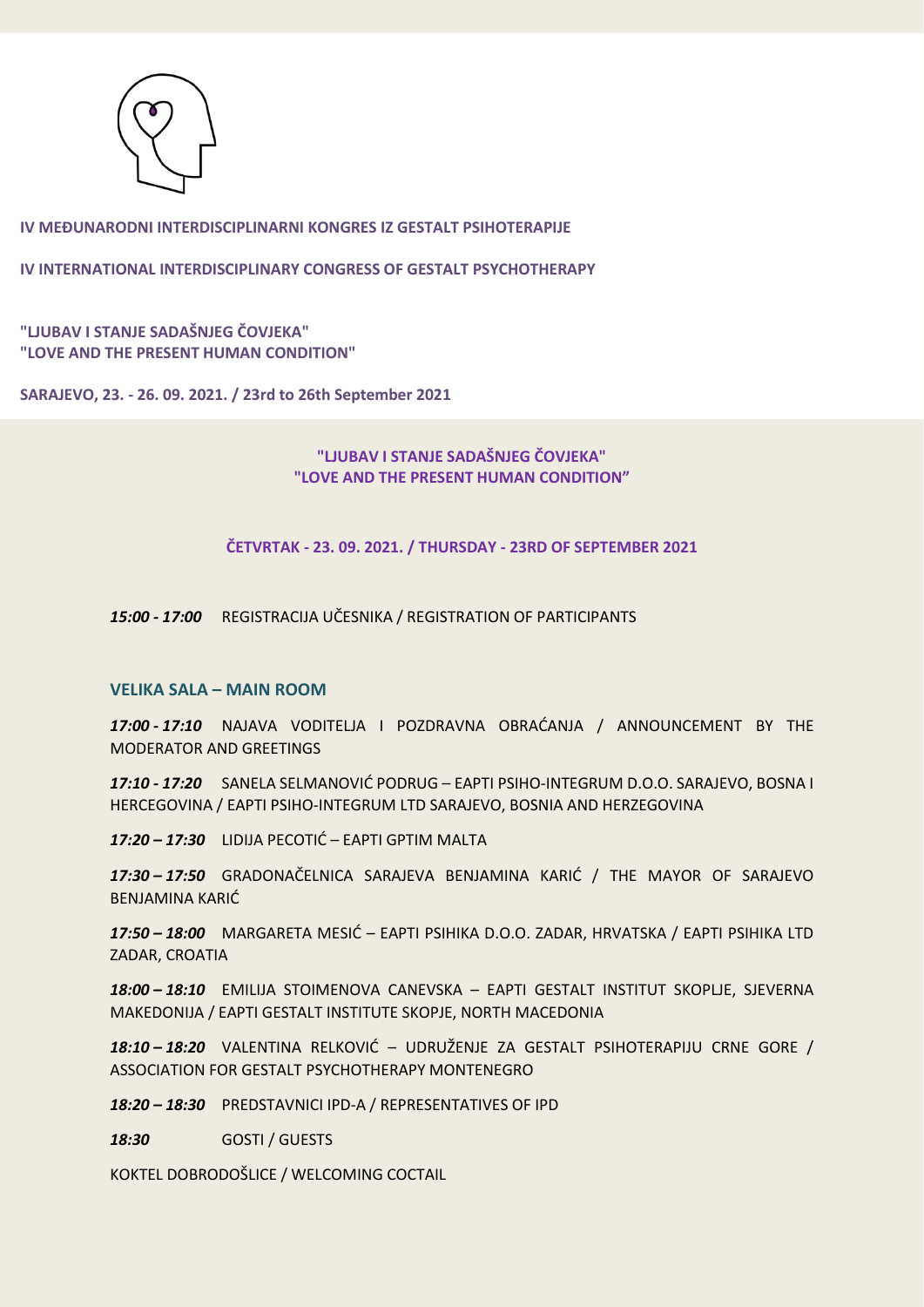

**IV INTERNATIONAL INTERDISCIPLINARY CONGRESS OF GESTALT PSYCHOTHERAPY**

## **"LJUBAV I STANJE SADAŠNJEG ČOVJEKA" "LOVE AND THE PRESENT HUMAN CONDITION"**

**SARAJEVO, 23. - 26. 09. 2021. / 23rd to 26th September 2021**

#### **PETAK - 24. 09. 2021. / FRIDAY – 24TH OF SEPTEMBER 2021**

*08:00 - 10:00* REGISTRACIJA UČESNIKA / REGISTRATION OF PARTICIPANTS

**VELIKA SALA / MAIN ROOM**

10:00 - 11:00 ZORAN MILIVOJEVIĆ: "LJUBAV ILI ZALJUBLJENOST" / "LOVE OR INFATUATION"

*11:00 – 12:00* DUBRAVKA KOCIJAN HERCIGONJA: "POVEZANOST LJUBAVI U RANOM DJETINJSTVU SA RAZVOJEM I FUNKCIONIRAJEM U ŽIVOTU" / "THE CONNECTION OF LOVE IN EARLY CHILDHOOD WITH DEVELOPMENT AND FUNCTIONING IN LIFE"

*12.00 – 12:30* PAUZA ZA KAFU / COFFEE BREAK

12:30 - 13:00 BERTRAM MULLER: "ESSENTIAL EXPERIENCES AND SUPPORT TO BECOME AND BE THE PILOT OF LOVE IN YOUR LIFE" / "SUŠTINSKI ZNAČAJNA ISKUSTVA I PODRŠKA U UPRAVLJANJU LJUBAVLJU U SOPSTVENOM ŽIVOTU"

*13:00 – 13:30* SAIDA FIŠEKOVIĆ: "PSIHOPATOLOŠKI SIMPTOMI U VRIJEME COVID-19 PANDEMIJE" / "PSYCHOPATHOLOGICAL SYMPTOMS IN THE ERA OF COVID-19" - *OTKAZANO / CANCELLED*

13:30 – 14:00 JOYCE SCRIBERAS: " SYNCHRONICITY AS AN EXPRESSION OF LOVE" / "SINHRONICITET KAO IZRAZ LJUBAVI"

*14:00 – 15:00* PAUZA ZA RUČAK / LUNCH BREAK

15:00 - 16:00 THOMAS MOORE: "THE PSYCHOTHERAPIST AS GUIDE OF SOUL AND SPIRIT" / "PSIHOTERAPEUT KAO VODIČ DUŠE I DUHA"

*16:00 – 16:30* MARGARETA MESIĆ: "EGZISTENCIJALNO PROMIŠLJANJE KAO SVJETLO NA PUTU DANAŠNJEG ČOVJEKA" / "EXISTENTIAL THINKING AS A GUIDING LIGHT"

*16:30 – 17:00* PAUZA ZA KAFU / COFFEE BREAK

17:00 – 18:00 EMILIJA STOIMENOVA CANEVSKA: "OD LJUBAVI DO ZNANJA I DALJE" / "FROM LOVE TO KNOWLEDGE AND BEYOND"

*18:00 – 19:00* IRVIN YALOM: "A MATTER OF DEATH AND LIFE" – INTERVIEW / "PITANJE ŽIVOTA I SMRTI" - INTERVJU

*19:00 – 19:30* REFLEKSIJE DRUGOG DANA KONGRESA – MODERATOR: AMELA PULJEK SHANK / REFLECTION ON THE 2ND DAY OF THE CONGRESS - AMELA PULJEK SHANK, MODERATOR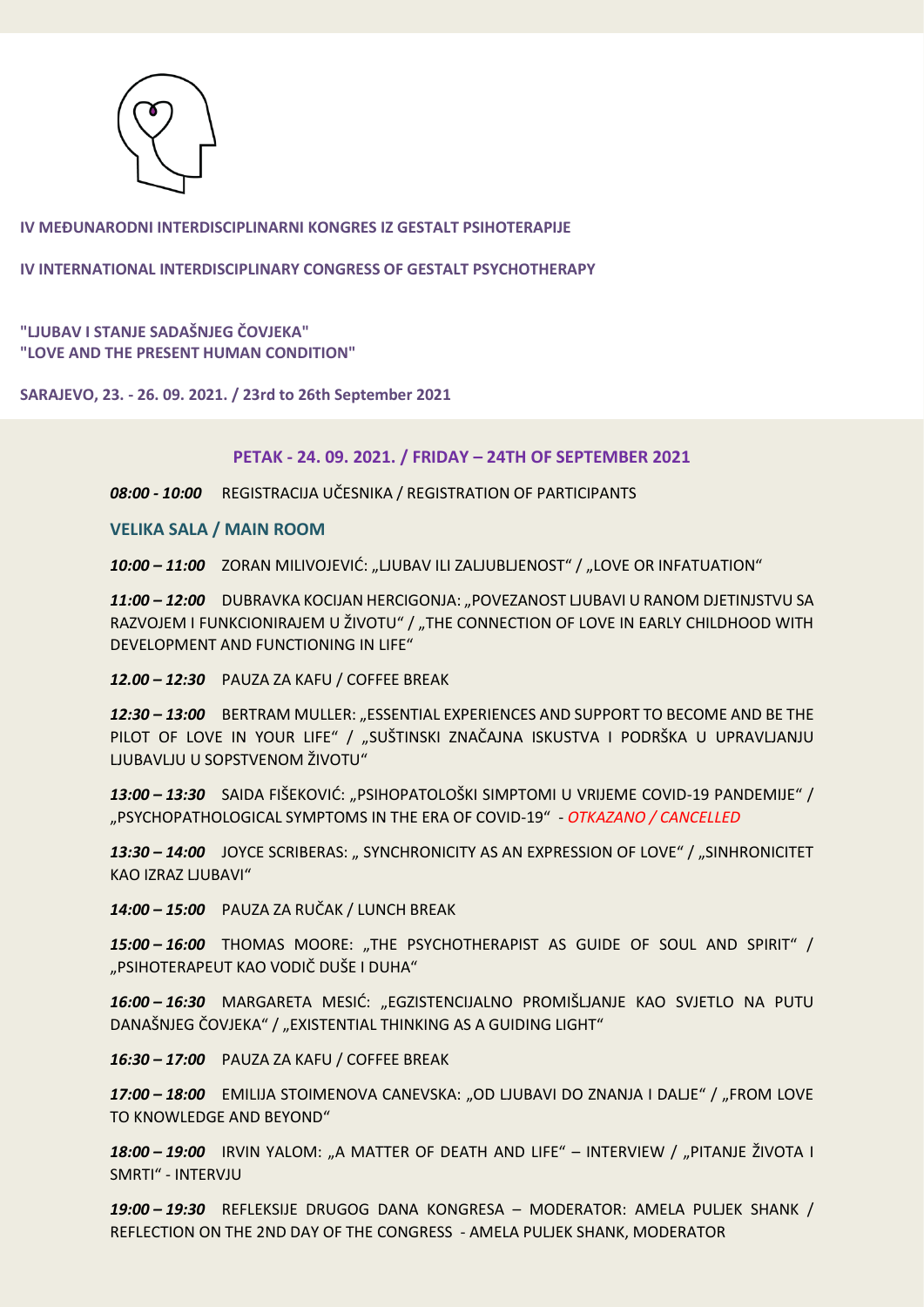

**IV INTERNATIONAL INTERDISCIPLINARY CONGRESS OF GESTALT PSYCHOTHERAPY**

**"LJUBAV I STANJE SADAŠNJEG ČOVJEKA" "LOVE AND THE PRESENT HUMAN CONDITION"** 

**SARAJEVO, 23. - 26. 09. 2021. / 23rd to 26th September 2021**

## **PETAK - 24. 09. 2021. / FRIDAY – 24TH OF SEPTEMBER 2021**

*08:00 - 10:00* REGISTRACIJA UČESNIKA / REGISTRATION OF PARTICIPANTS

**KONFERENCIJSKA SALA 1 / CONFERENCE ROOM 1** 

*10:00 – 11:30* SANJA BRATINA, LJILJANA BOŽOVIĆ I DRAGANA ILIĆ: "RANJENI ISCELITELJI U SAVREMENOM SVETU" - RADIONICA / "WOUNDED HEALERS IN THE CONTEMPORARY WORLD" -**WORKSHOP** 

*11:30 – 12:00* PAUZA ZA KAFU / COFFEE BREAK

*12:00 – 12:30* ĐANA LONČARICA: "GESTALT U RADU SA PORODICOM OVISNIKA" / "GESTALT IN THE WORK WITH ADDICTS' FAMILIES"

*12:30 – 13:00* SNEŽANA OPAČIĆ i OLJA JOVANOVIĆ MILANOVIĆ: "JA, DRUGI I STID: ISTRAŽIVANJE DOŽIVLJAJA STIDA STUDENATA U EDUKACIJI ZA GESTALT PSIHOTERAPEUTA" / "MYSELF, THE OTHER AND THE SHAME: EXPLORING SHAME AMONGST STUDENTS IN GESTALT PSYCHOTHERAPY EDUCATION"

*13:00 – 13:30* ELMA SELMAN: "ESTETIKA I UTJELOVLJENJE KONTAKTA SADAŠNJEG ČOVJEKA - PROMIŠLJANJA KROZ IGRU" / "AESTHETIC AND THE EMBODIMENT OF CONTACT OF A CONTEMPORARY MAN – REFLECTIONS THROUGH PLAY"

*13:30 – 14:30* PAUZA ZA RUČAK / LUNCH BREAK

*14:30 – 16:00* MARIJA KRIVAČIĆ, DUŠANKA JOVANOVIĆ I MINA KRIVAČIĆ: "PREVARA: KRAH VEZE ILI ŠANSA" – RADIONICA / "INFIDELITY: THE END OF A RELATIONSHIP OR AN OPPORTUNITY" – WORKSHOP

*16:00 – 16:30* PAUZA ZA KAFU / COFFEE BREAK

*16:30 – 18:00* NATAŠA BAROLIN BELIĆ I SANDRO BELIĆ: "PARTNERSTVO I INTIMNOST" – RADIONICA / "PARTNERSHIP AND INTIMACY" – WORKSHOP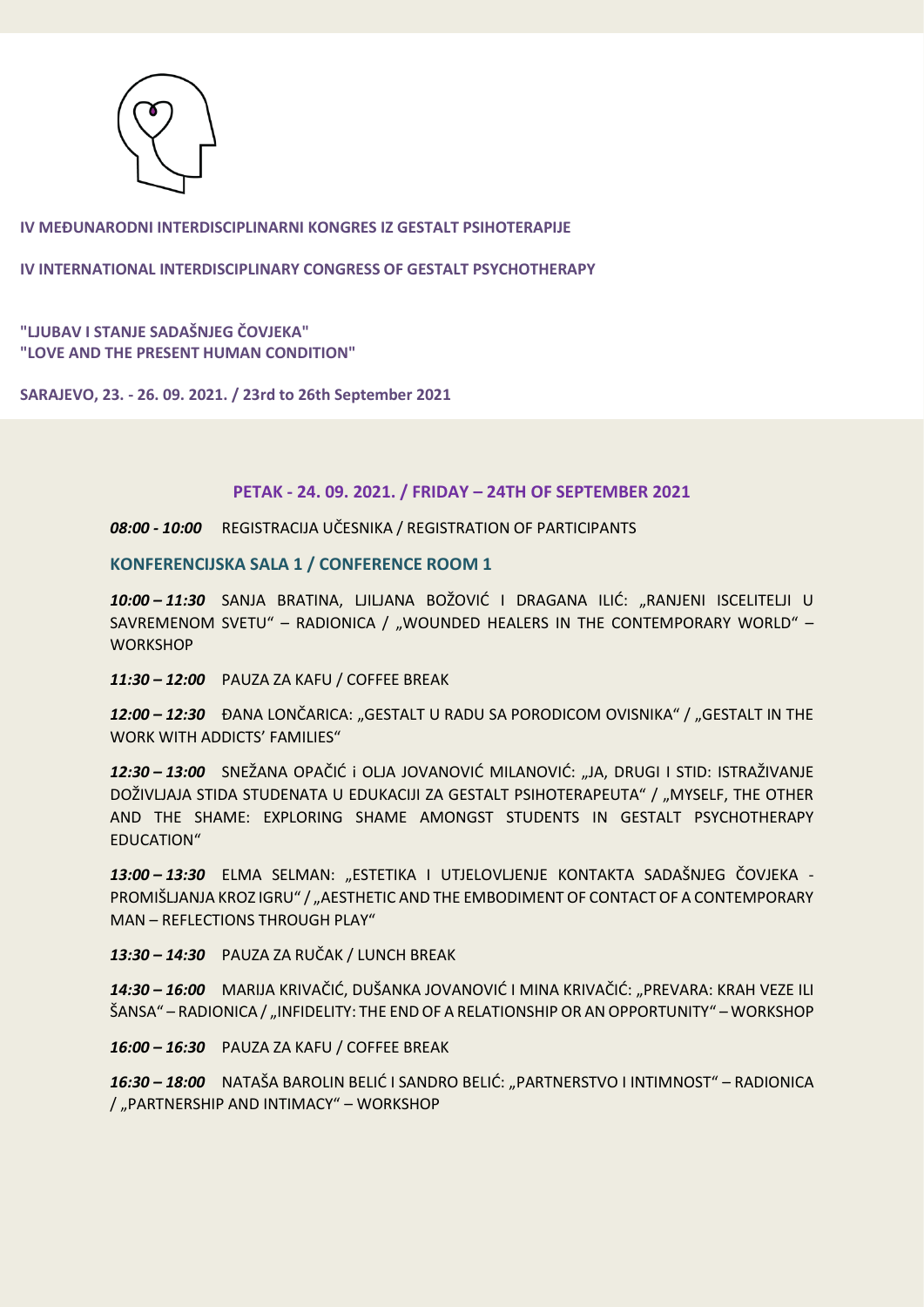

**IV INTERNATIONAL INTERDISCIPLINARY CONGRESS OF GESTALT PSYCHOTHERAPY**

**"LJUBAV I STANJE SADAŠNJEG ČOVJEKA" "LOVE AND THE PRESENT HUMAN CONDITION"** 

**SARAJEVO, 23. - 26. 09. 2021. / 23rd to 26th September 2021**

#### **SUBOTA - 25. 09. 2021. / SATURDAY – 25TH OF SEPTEMBER 2021**

*08:00 - 10:00* REGISTRACIJA UČESNIKA / REGISTRATION OF PARTICIPANTS

**VELIKA SALA / MAIN ROOM**

- 10:00 11:00 LIDIJA PECOTIĆ: "KADA JE KONTAKT LJUBAV"/ "WHEN CONTACT IS LOVE"
- 11:00 12:00 JEAN-MARIE ROBINE: "INTIMITE ET TENDRESSE" / "INTIMNOST I NJEŽNOST"
- *12:00 – 12:30* PAUZA ZA KAFU / COFFEE BREAK
- 12:30 13:30 PETER SCHULTHESS: "PARENTAL LOVE OR NOT-LOVE" / "RODITELJSKA LJUBAV ILI NE-LJUBAV"
- 13:30 14:00 MARIJA STEFANOVIĆ "LJUBAV I ESTETIKA" / "LOVE AND AESTHETICS"
- *14:00 – 15:00* PAUZA ZA RUČAK / LUNCH BREAK

15:00 - 16:00 RUELLA FRANK: "THE HEART OF PSYCHOTHERAPEUTIC CHANGE: DEVELOPING PRESENCE" / "SRŽ PSIHOTERAPIJSKE PROMJENE: RAZVIJANJE PRISUTNOSTI"

16:00 - 17:00 MICHAEL VINCENT MILLER: "IN AND OUT OF LOVE" / "BITI ZALJUBLJEN I ODLJUBITI SE"

*17:00 – 17:30* PAUZA ZA KAFU / COFFEE BREAK

*17:30 – 18:30* DAN BLOOM: "TO HOLD THE HAND THAT HOLDS OUR HANDS: RESPONSIVE CONTACTING" / "DRŽATI RUKU KOJA DRŽI NAŠE RUKE: USPOSTAVLJANJE KONTAKTA KAO ODGOVOR"

*18:30 - 19:00* MARGARETA MESIĆ, BRUNO BARAĆ I ALAN MEDIĆ: "LJUBAV I NEKI DRUGI KONCEPTI U SUPERVIZIJI" / "LOVE AND SOME OTHER CONCEPTS IN SUPERVISION"

*19:00 – 19:30* REFLEKSIJE TREĆEG DANA KONGRESA – MODERATOR: MIRJANA KOSIĆ / REFLECTION ON THE 3RD DAY OF THE CONGRESS - MIRJANA KOSIĆ, MODERATOR

20:00 - 23:00 "LJUBAV U SARAJEVU" - SVEČANA VEČERA / "LOVE IN SARAJEVO" - CEREMONIUS DINNER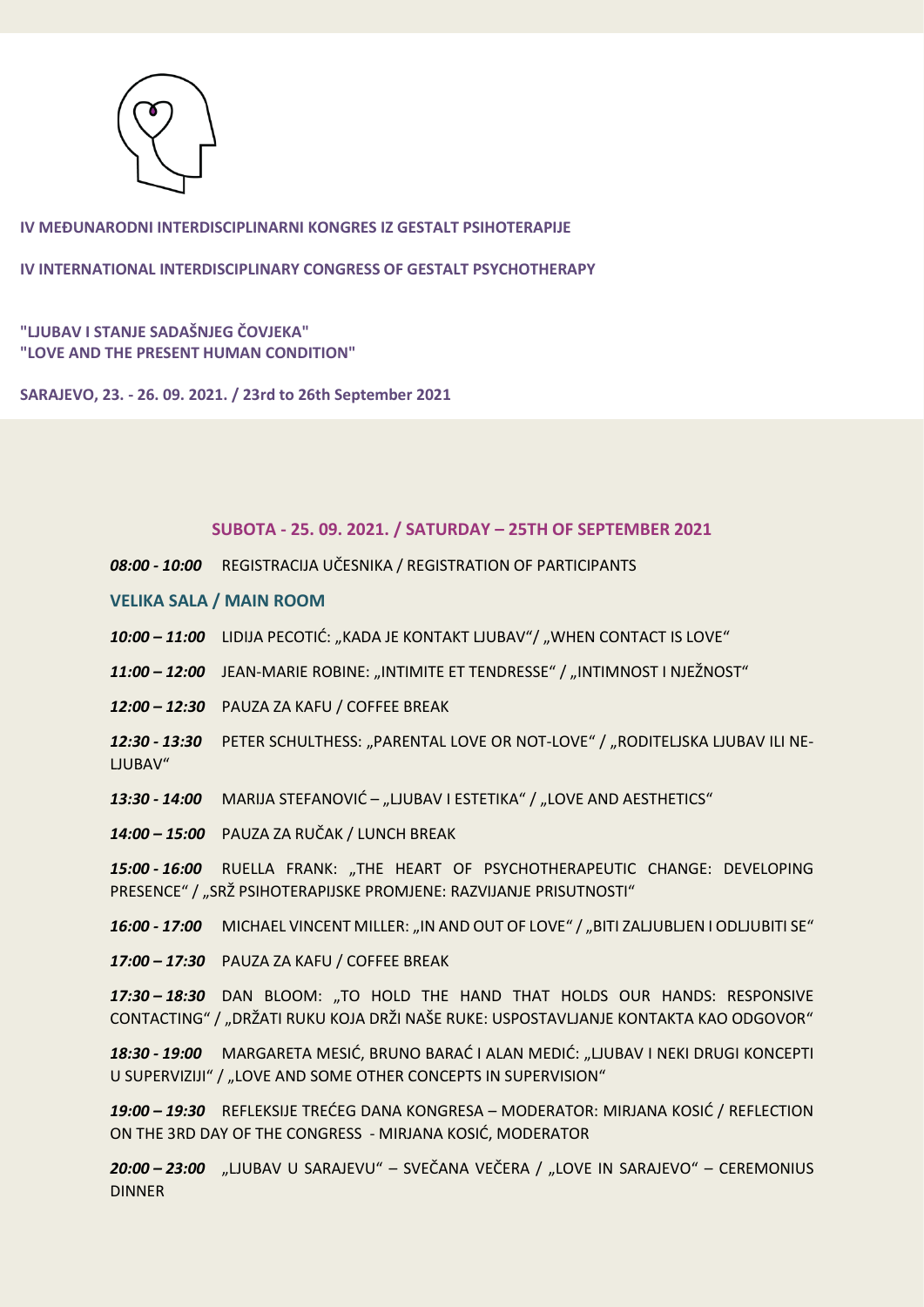

**IV INTERNATIONAL INTERDISCIPLINARY CONGRESS OF GESTALT PSYCHOTHERAPY**

**"LJUBAV I STANJE SADAŠNJEG ČOVJEKA" "LOVE AND THE PRESENT HUMAN CONDITION"** 

**SARAJEVO, 23. - 26. 09. 2021. / 23rd to 26th September 2021**

## **SUBOTA - 25. 09. 2021. / SATURDAY – 25TH OF SEPTEMBER 2021**

*08:00 - 10:00* REGISTRACIJA UČESNIKA / REGISTRATION OF PARTICIPANTS

**KONFERENCIJSKA SALA 1 / CONFERENCE ROOM 1** 

*10:00 – 11:30* SLAVIŠA SAVIĆ I ZVJEZDANA JAKIĆ: "ŽIVOT NA GRANICI" – RADIONICA / "LIVING AT THE BOUNDARY" – WORKSHOP

*11:30 – 12:00* PAUZA ZA KAFU / COFFEE BREAK

*12:00 – 12:30* IVAN KOPREK I INES SKELAC: "SCHELER AND HELLINGER IN ORDER(S) OF LOVE" / "SCHELER I HELLINGER U PORETKU(-CIMA) LJUBAVI"

12:30 - 14:00 BERTRAM MULLER: "ABOUT THE INEVITABLE FADING AWAY OF LOVE AND HOW TO REVIVE IT AGAIN" – WORKSHOP / "O NEIZBJEŽNOM BLIJEĐENJU LJUBAVI I KAKO JE PONOVO OŽIVJETI" – RADIONICA

*14:00 – 15:00* PAUZA ZA RUČAK / LUNCH BREAK

*15:00 – 15:30* KREŠIMIR TABAK: "ŠTO BI ČOVJEK BIO KAD LJUBAVI NE BI IMAO?" / "WHAT WOULD A MAN BE WITHOUT LOVE?"

*15:30 – 16:30* MIRJANA BRAJKOVIĆ LOZANČIĆ I ELMA GOJAK: "KONTAKTI KOJI LIJEČE" – RADIONICA / "HEALING CONTACTS" - WORKSHOP *- OTKAZANO / CANCELLED*

*16:30 – 17:00* PAUZA ZA KAFU / COFFEE BREAK

*17:00 – 19:00* ELINOR GREENBERG: "LOVE AND PERSONALITY DISORDERS. WHAT BORDERLINE, NARCISSISTIC AND SCHIZOID CLIENTS WANT FROM ROMANTIC RELATIONSHIP" – WORKSHOP / "LJUBAV I POREMEĆAJI LIČNOSTI. ŠTA KLIJENTI SA GRANIČNIM, NARCISTIČNIM I ŠIZOIDNIM POREMEĆAJIMA ŽELE OD ROMANTIČNIH ODNOSA" – RADIONICA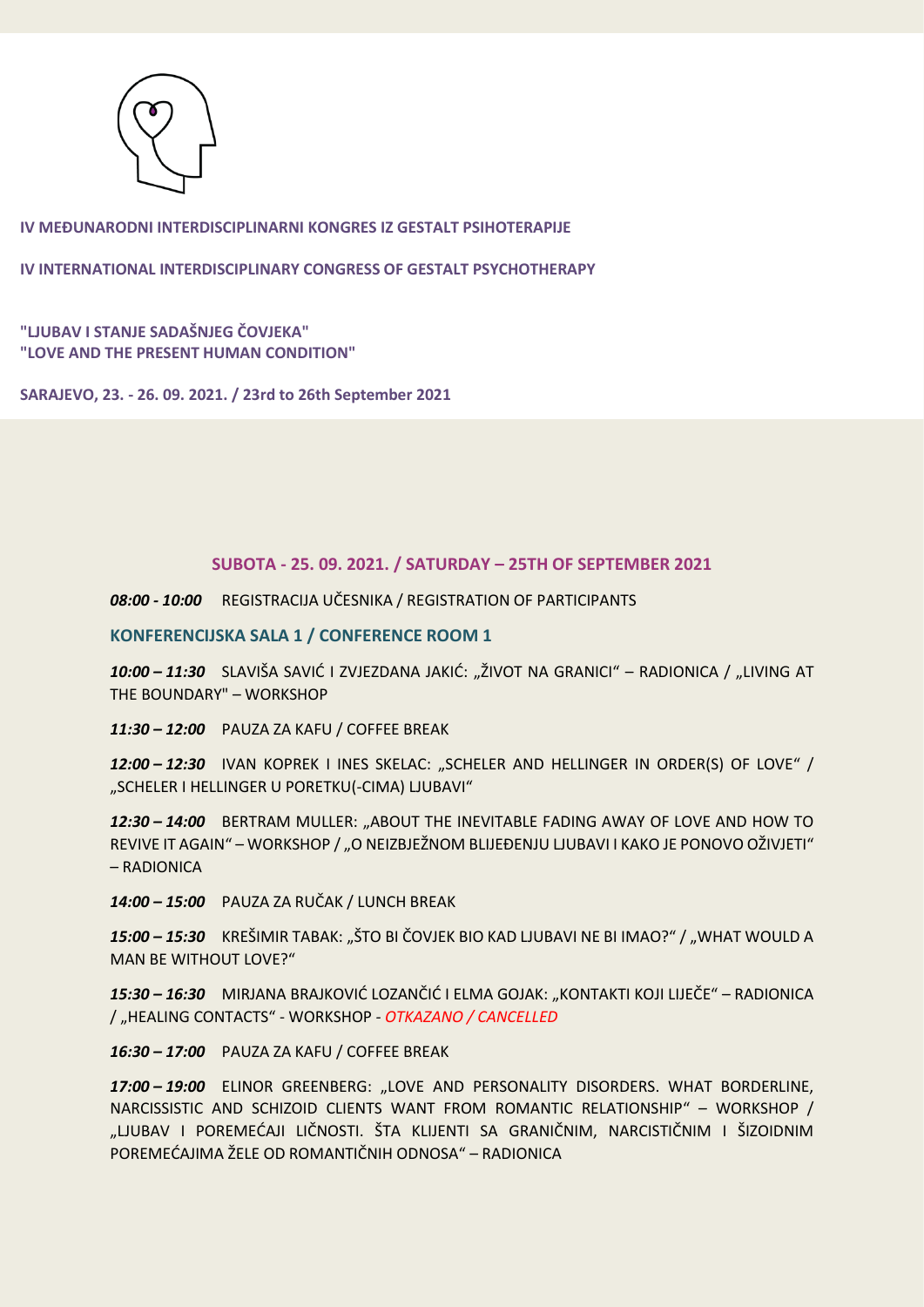

**IV INTERNATIONAL INTERDISCIPLINARY CONGRESS OF GESTALT PSYCHOTHERAPY**

**"LJUBAV I STANJE SADAŠNJEG ČOVJEKA" "LOVE AND THE PRESENT HUMAN CONDITION"** 

**SARAJEVO, 23. - 26. 09. 2021. / 23rd to 26th September 2021**

#### **NEDJELJA - 26. 09. 2021. / SUNDAY – 26TH OF SEPTEMBER 2021**

*08:00 - 10:00* PREUZIMANJE CERTIFIKATA / CERTIFICATE COLLECTION

**VELIKA SALA / MAIN ROOM**

*10:00 – 11:00* MIRA KLARIN: "LJUBAV - KORIJENI I UČINCI KROZ ŽIVOTNI VIJEK" / "LOVE - ITS ROOTS AND EFFECTS THROUGHOUT ONE'S LIFETIME"

*11:00 – 12:00* EDIN URIJAN KUKAVICA: "LJUBAV SE ODAZIVA I KAD JE ZOVEŠ NEPOZNATIM IMENIMA" / "LOVE RESPONDS, EVEN WHEN YOU CALL IT BY NAMES UNKNOWN"

*12:00 – 12:30* PAUZA ZA KAFU / COFFEE BREAK

12:30 - 13:30 TALIA BAR-YOSEPH LEVINE: "AN EXTERNAL IMPOSITION ON DISTANCE - THE SUDDEN DEMAND TO EITHER BE OVER CLOSE OR PAINFULLY DISCONNECTED" / "NAMETANJE DISTANCE IZVANA - IZNENADNI ZAHTJEV ZA PRETJERANOM BLISKOŠĆU ILI BOLNOM ODVOJENOŠĆU"

13:30 – 14:30 OLIVERA ĆIRKOVIĆ: "LOVE BETWEEN GIVING AND SELFISHNESS" / "LJUBAV IZMEĐU DAVANJA I SEBIČNOSTI"

*14:30 – 15:30* PAUZA ZA RUČAK / LUNCH BREAK

*15:30 – 16:00* ELVIRA DURAKOVIĆ-BELKO: "MAJČINSKA LJUBAV U PROCESU ŽALOVANJA" - PRIKAZ SLUČAJA / "MOTHER LOVE IN THE PROCESS OF MOURNING" - CASE STUDY

*16:00 – 16:30* REFLEKSIJE ČETVRTOG DANA KONGRESA – MODERATOR: FATIMA BEĆIROVIĆ / REFLECTION ON THE 4TH DAY OF THE CONGRESS - FATIMA BEĆIROVIĆ, MODERATOR

*16:30 – 17:00* ZATVARANJE KONGRESA I DODJELA NAGRADA / OFFICIAL CLOSING OF THE CONGRESS AND AWARD CEREMONY: LIDIJA PECOTIĆ, EMILIJA STOIMENOVA CANEVSKA, MARGARETA MESIĆ, VALENTINA RELKOVIĆ I SANELA SELMANOVIĆ PODRUG